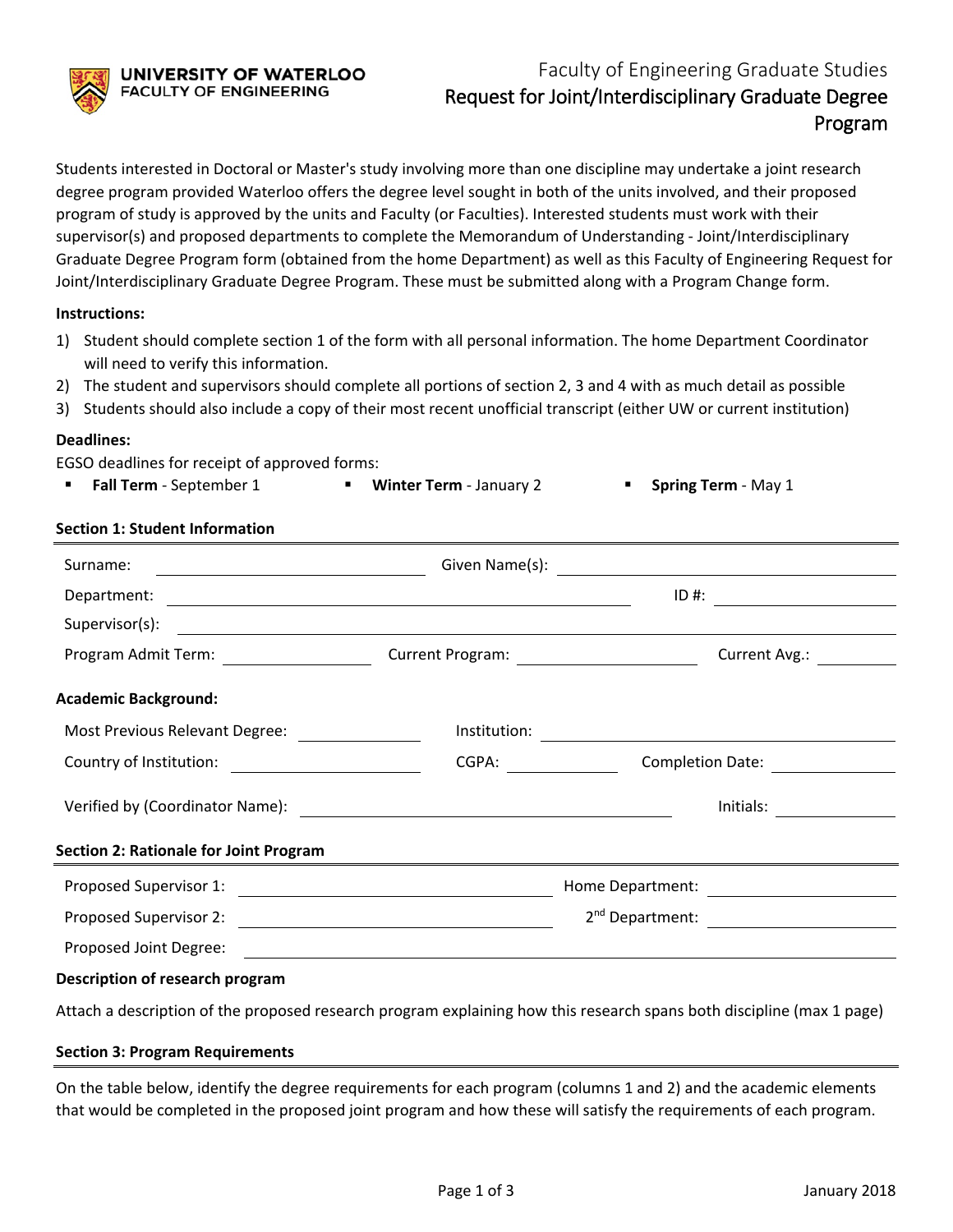|                                     | Home Program Name &<br>Requirements: | 2nd Program Name &<br>Requirements: | Proposed Joint Program<br>Name & Requirements: | Timeline for<br>Completion |
|-------------------------------------|--------------------------------------|-------------------------------------|------------------------------------------------|----------------------------|
| Courses                             |                                      |                                     |                                                |                            |
| Milestones                          |                                      |                                     |                                                |                            |
| Comprehensive<br>(PhD only)         |                                      |                                     |                                                |                            |
| Seminar<br>(if applicable)          |                                      |                                     |                                                |                            |
| Thesis Defense<br>(if applicable)   |                                      |                                     |                                                |                            |
| Thesis Committee<br>Makeup          |                                      |                                     |                                                |                            |
| Transfer Courses<br>(if applicable) |                                      |                                     |                                                |                            |